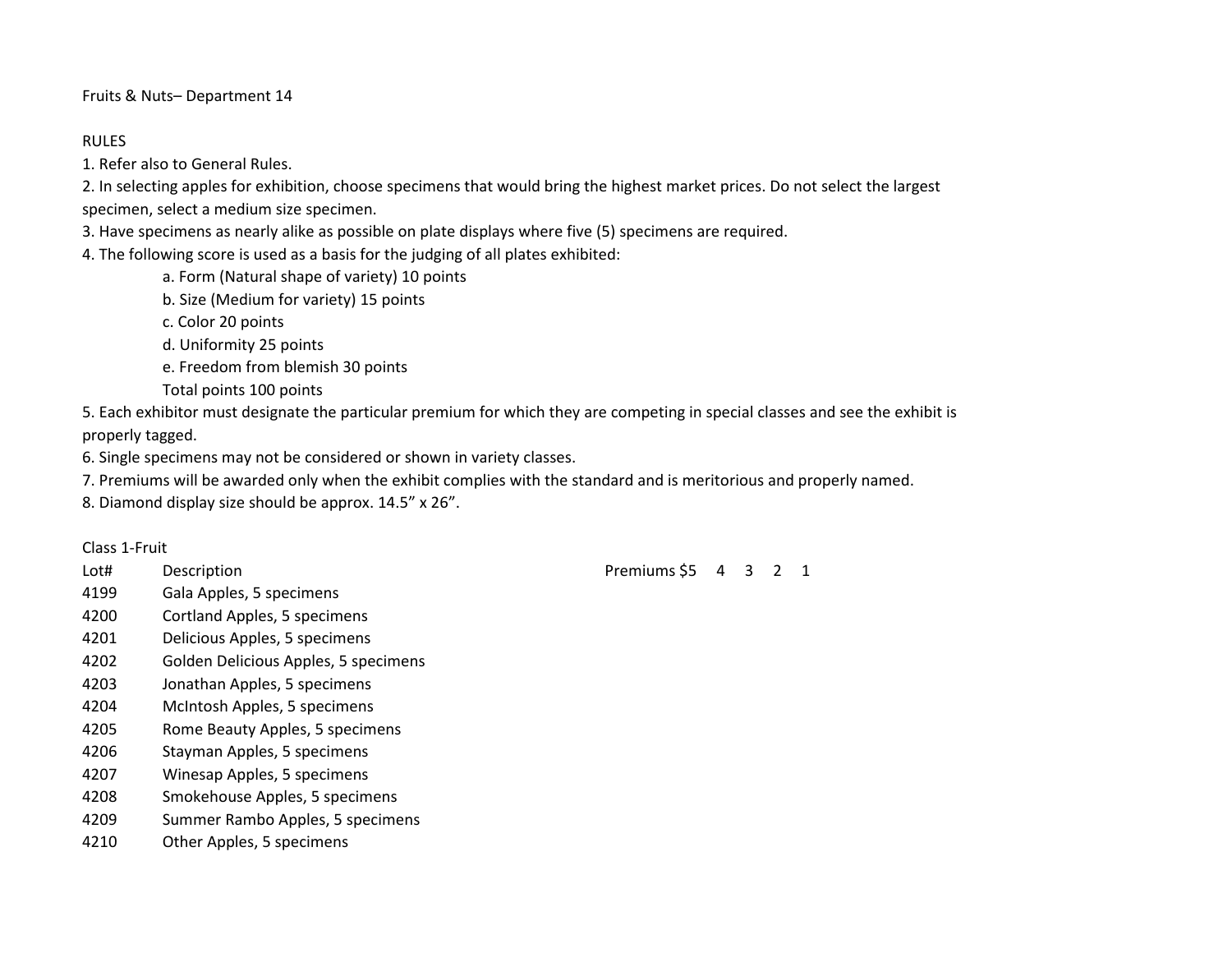## Crabapples, 5 specimens

| 4212 |                                            |              |   |   |                |   |
|------|--------------------------------------------|--------------|---|---|----------------|---|
|      | Cortland Apples Bu/Diamond display         |              |   |   |                |   |
| 4213 | Delicious Apple Bu/Diamond display         |              |   |   |                |   |
| 4214 | Golden Delicious Apples Bu/Diamond display |              |   |   |                |   |
| 4215 | Jonathan Apple Bu/Diamond display          |              |   |   |                |   |
| 4216 | McIntosh Apple Bu/Diamond display          |              |   |   |                |   |
| 4217 | Rome Beauty Apple Bu/Diamond display       |              |   |   |                |   |
| 4218 | Stayman Apple Bu/Diamond display           |              |   |   |                |   |
| 4219 | Winesap Apple Bu/Diamond display           |              |   |   |                |   |
| 4220 | Smokehouse Apple Bu/Diamond display        |              |   |   |                |   |
| 4221 | Summer Rambo Apple Bu/Diamond display      |              |   |   |                |   |
| 4222 | Other Apple Bu/Diamond Display             |              |   |   |                |   |
|      |                                            |              |   |   |                |   |
| Lot# | Description                                | Premiums \$5 | 4 | 3 | $\overline{2}$ | 1 |
| 4223 | Alberta Peaches, 5 specimens               |              |   |   |                |   |
| 4224 | J H Hale Peaches, 5 specimens              |              |   |   |                |   |
| 4225 | Rio Oso Gem Peaches, 5 specimens           |              |   |   |                |   |
| 4226 | Other Peaches, 5 specimens                 |              |   |   |                |   |
| 4227 | Late Nectarines, 5 specimens               |              |   |   |                |   |
| 4228 | Bartlett Pears, 5 specimens                |              |   |   |                |   |
| 4229 | Anjou Pears, 5 specimens                   |              |   |   |                |   |
| 4230 | Bosc Pears, 5 specimens                    |              |   |   |                |   |
| 4231 | Seckel Pears, 5 specimens                  |              |   |   |                |   |
| 4232 | Kieffer Pears, 5 specimens                 |              |   |   |                |   |
| 4233 | Other Pears, 5 specimens                   |              |   |   |                |   |
| 4234 | Winter Nelis Pears, 5 specimens            |              |   |   |                |   |
| 4235 | Pears, 5 varieties display                 |              |   |   |                |   |
| 4236 | Prune Plums, 5 specimens                   |              |   |   |                |   |
| 4237 | Other Plums, 5 specimens                   |              |   |   |                |   |
| 4238 | Apple Quinces, 5 specimens                 |              |   |   |                |   |
| 4239 | Champion Quinces, 5 specimens              |              |   |   |                |   |
| 4240 | Orange Quinces, 5 specimens                |              |   |   |                |   |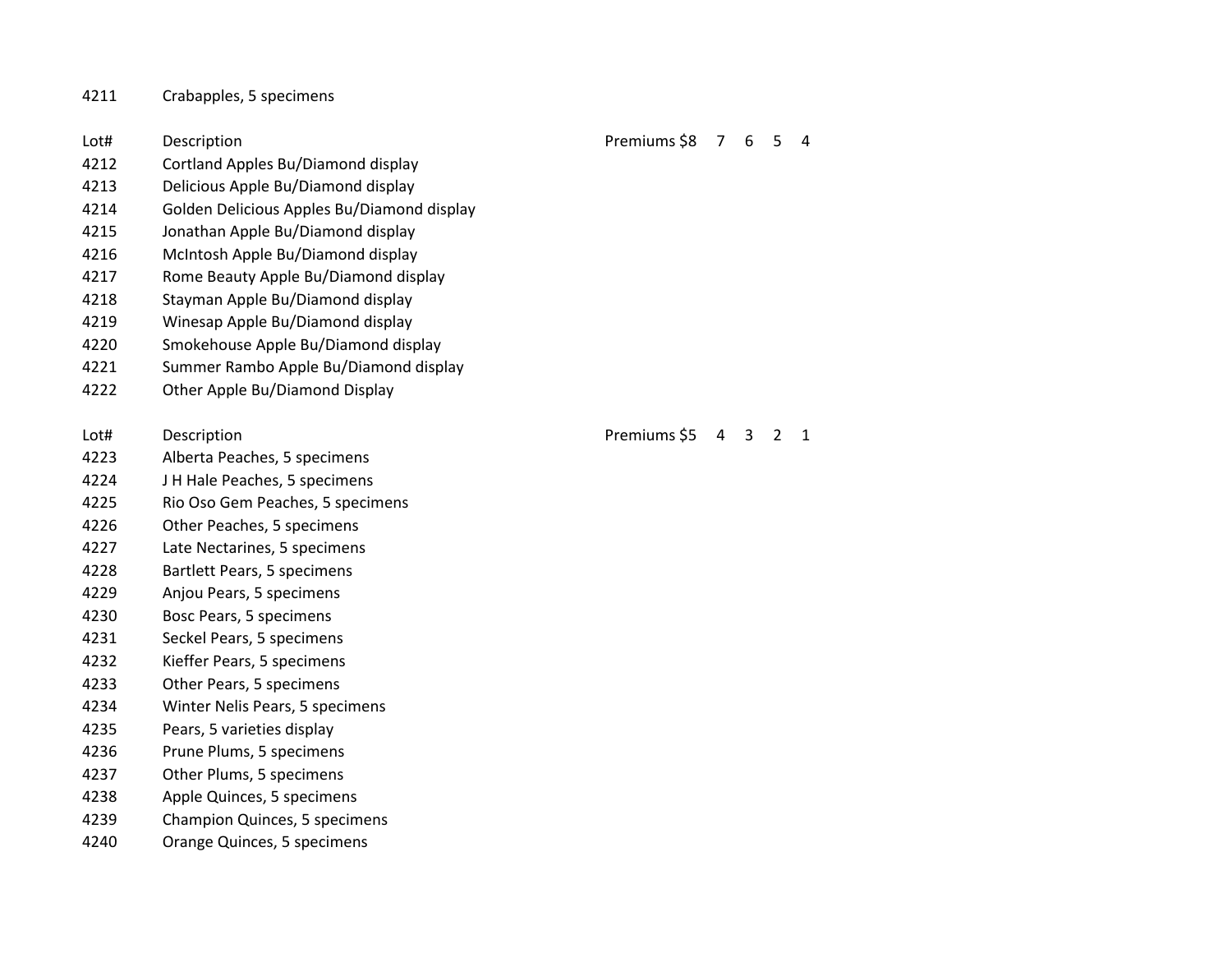|                     | 4241 | Other Quinces, 5 specimens                                              |               |                |   |                |              |   |
|---------------------|------|-------------------------------------------------------------------------|---------------|----------------|---|----------------|--------------|---|
|                     | 4242 | Persimmons, 5 specimens                                                 |               |                |   |                |              |   |
|                     | 4243 | Paw-paws, 5 specimens                                                   |               |                |   |                |              |   |
|                     |      |                                                                         |               |                |   |                |              |   |
|                     | Lot# | Description                                                             | Premiums \$20 | 15             |   | 10             | 8            | 4 |
|                     | 4244 | Fruit baskets, 5 or more native species or fruit grown by the exhibitor |               |                |   |                |              |   |
|                     | Lot# | Description                                                             | Premiums \$5  | $\overline{4}$ | 3 | 2              | $\mathbf{1}$ |   |
|                     | 4245 | Blackberry, one 1 plate                                                 |               |                |   |                |              |   |
|                     | 4246 | Blueberry, one 1 plate                                                  |               |                |   |                |              |   |
|                     | 4247 | Currant, one 1 plate                                                    |               |                |   |                |              |   |
|                     | 4248 | Dewberry, one 1 plate                                                   |               |                |   |                |              |   |
|                     | 4249 | Elderberry, one 1 plate                                                 |               |                |   |                |              |   |
|                     | 4250 | Gooseberry, one 1 plate                                                 |               |                |   |                |              |   |
|                     | 4251 | Ground cherry (with husks on) 1 plate                                   |               |                |   |                |              |   |
|                     | 4253 | Red Raspberry, one 1 plate                                              |               |                |   |                |              |   |
|                     | 4254 | Black Raspberry, one 1                                                  |               |                |   |                |              |   |
|                     | 4255 | Strawberry, one 1 plate                                                 |               |                |   |                |              |   |
|                     | 4256 | Red Grapes, two (2) bunches                                             |               |                |   |                |              |   |
|                     | 4257 | White Grapes, two (2) bunches                                           |               |                |   |                |              |   |
|                     | 4258 | Blue Grapes, two (2) bunches                                            |               |                |   |                |              |   |
|                     | 4259 | Other (No Poke Berries)                                                 |               |                |   |                |              |   |
|                     |      |                                                                         |               |                |   |                |              |   |
| Class 2-Edible Nuts |      |                                                                         |               |                |   |                |              |   |
|                     | Lot# | Description                                                             | Premiums \$5  | 4              | 3 | $\overline{2}$ | $\mathbf{1}$ |   |
|                     | 4260 | Black Walnut, 20 specimens (no green husk)                              |               |                |   |                |              |   |
|                     | 4261 | English Walnut, 20 specimens                                            |               |                |   |                |              |   |
|                     | 4262 | Butternut, 20 specimens                                                 |               |                |   |                |              |   |
|                     | 4263 | Hazelnut, 30 specimens                                                  |               |                |   |                |              |   |
|                     | 4264 | Heart nut, 30 specimens                                                 |               |                |   |                |              |   |
|                     | 4265 | Hicans, 20 specimens                                                    |               |                |   |                |              |   |
|                     | 4266 | Peanuts, 20 specimens                                                   |               |                |   |                |              |   |
|                     | 4267 | Pecans, 20 specimens                                                    |               |                |   |                |              |   |

American/Chinese Chestnut, 20 specimens